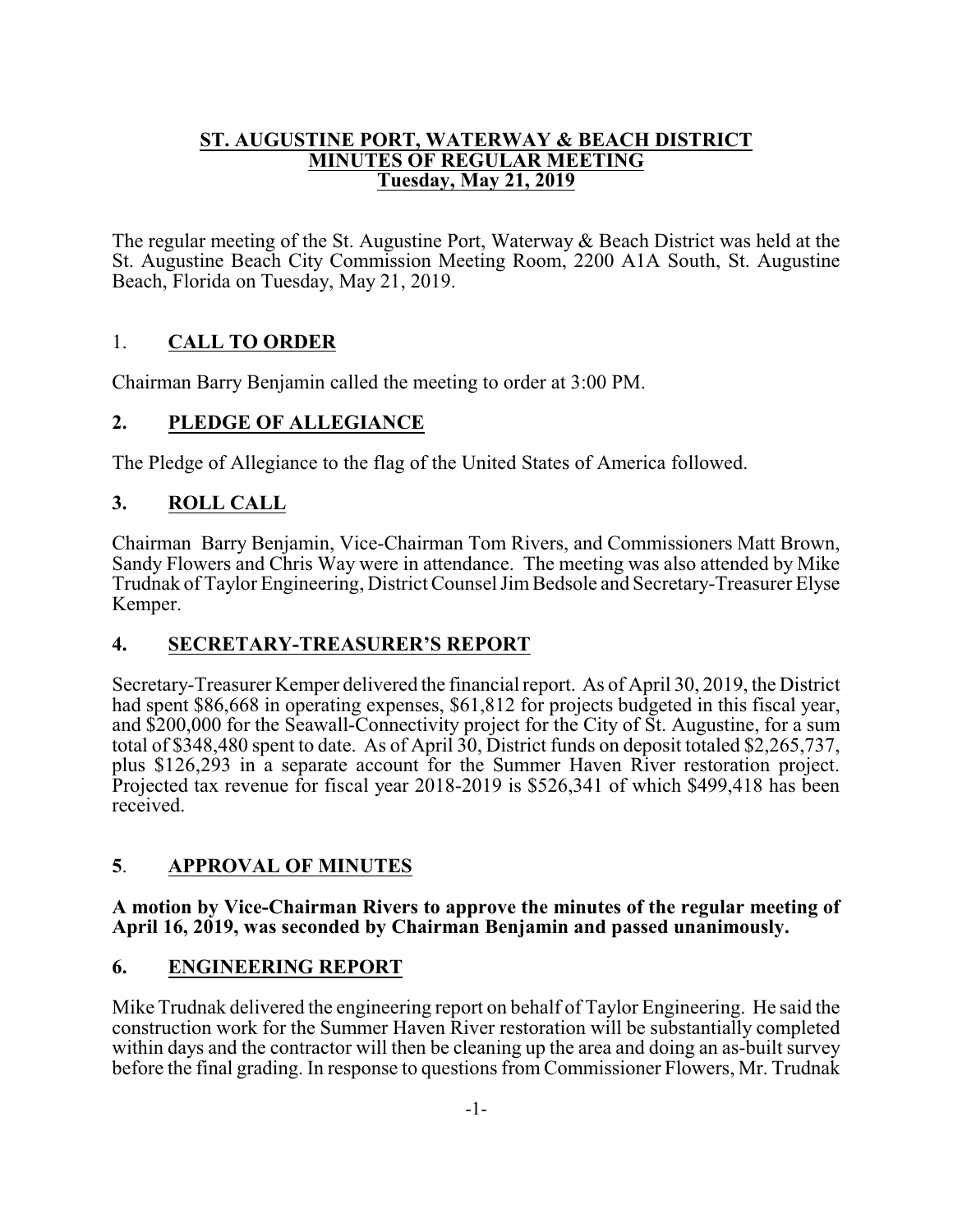said the expense of the restoration work from this time forward is completely the responsibility of the contractor. He explained the work has had delays because of personnel issues, equipment issues with the contractor, and problems with the dredge. Commissioner Flowers asked for a copy of all Taylor's records for the project which Mr. Trudnak said he would provide.

In regards to changes to the markers in Salt Run to some other type, such as floating aids to navigation, Mr. Trudnak said changing to floating markers would require about six months to accomplish. He added that installing lighted markers is another possibility but that any change in the current system will require approval from the US Coast Guard. Chairman Benjamin said he had already authorized the contractor to repair the two downed markers because of the advent of boating season. He said traffic is high and the markers were necessary immediately for safety reasons. Commissioner Flowers said changing the markers is a decision for the board, not just the chairman acting alone.

In response to questions from Commissioner Way, Mr. Trudnak said markers all along the intracoastal are being hit because of the high traffic volume. In response to questions by Commissioner Brown, Mr. Trudnak said an application will be needed to redesign Salt Run's markers if lights are installed, along with an engineering analysis determining that the new markers will not migrate. The total for design and permitting would be ten to fifteen thousand dollars plus the cost of the construction. He added that the permitting and design costs will remain the same even if the board simply wants to add lights to the existing markers. He said marine contractors cost about five to six thousand dollars for each day equipment is in the field. He said he would gather all the relevant pricing information and present it to the board.

#### **7. OLD BUSINESS:** NONE

#### **8. NEW BUSINESS:**

#### **A. Doug Crane Boat Ramp Improvements**

Teddy Meyer appeared on behalf of the St. Johns County Parks and Recreation Department and discussed various improvements the county wants to make at Doug Crane Park in St. Augustine South. He said the construction of a new gangway, docks, and parking improvements will cost an estimated \$100,000 and the county will be asking the District to fund three-fourths of the cost. In response to questions from the board, Mr. Meyer said the design includes ADA compliant facilities, and paving and striping the parking lot to increase capacity and ensure adequate trailer parking. In response to questions from Commissioners Brown and Flowers, Mr. Meyer said the county is trying to limit impact on the neighborhood while improving the experience of boaters and others using the park.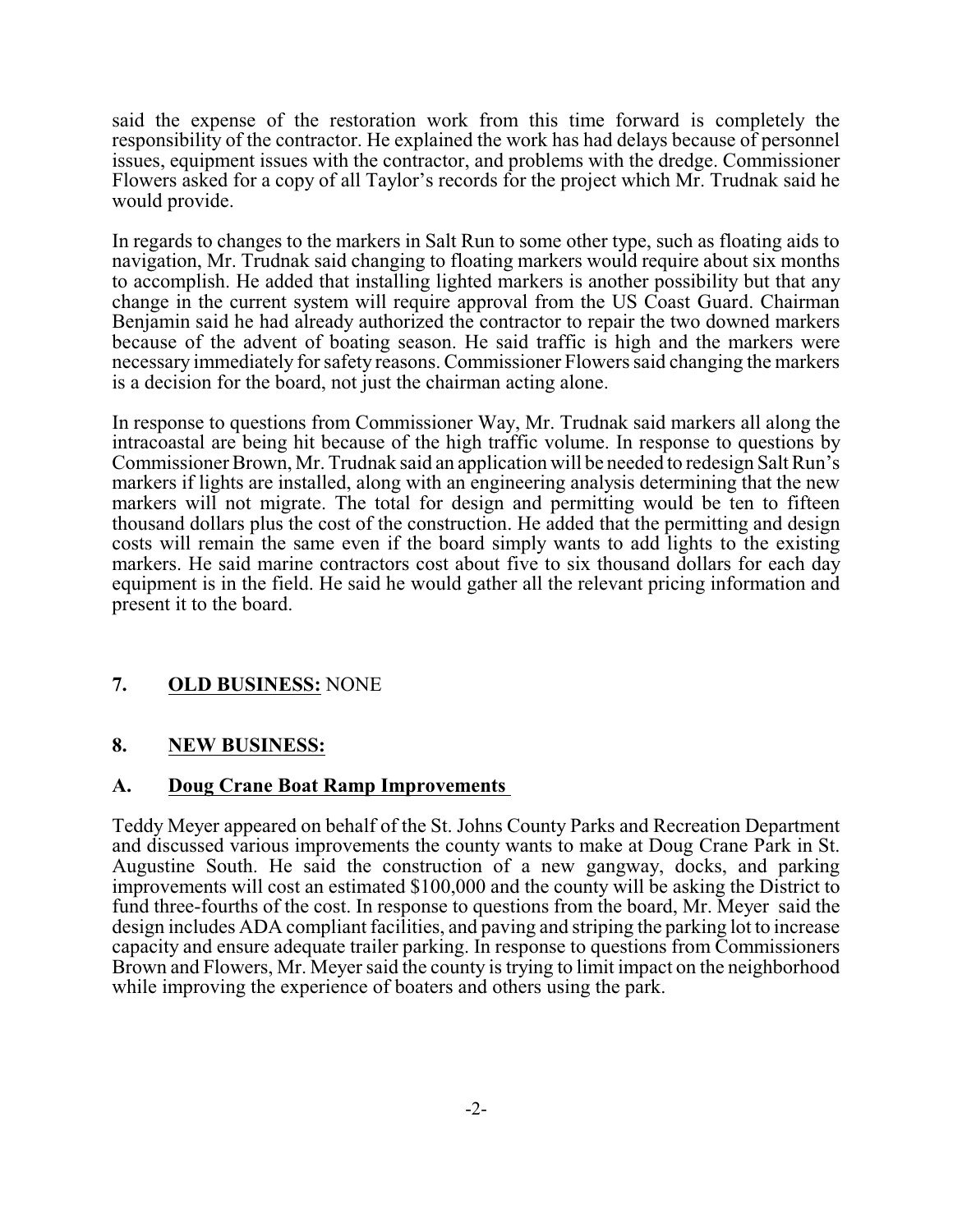#### **B. Proposed Boat Ramp, Hospital Creek**

Commissioner Flowers discussed options and information as to the possibilityof establishing a small vessel boat ramp at the northeast corner of the Hospital Creek Bridge on May Street/A1A North. Jim Piggott, City of St. Augustine, provided an aerial photograph showing that the parking area now used by boaters is part of the right of way of Highway A1A. Part of the actual launching ramp is on District property but the majority of the area appears to be owned by the Florida DOT. Mr. Trudnak said approval would be needed from DOT to park on the right of way. Commissioner Rivers said people are already using the ramp and parking on the roadside. Mr Trudnak said he would contact DOT and report back to the board.

# **9. GOVERNMENT REPRESENTATIVE COMMENTS**

Jim Piggott, COSA, asked the board to help fund the removal of a large derelict vessel sunk near a private dock in the City of St. Augustine. He said the Florida Fish and Wildlife Conservation Commission has agreed to fund 75% of the cost and that the city is asking the District to contribute \$3,750 to cover the remainder.

#### **A motion by Commissioner Rivers to approve a \$3,750.00 payment to the City of St. Augustine for the removal of the derelict vessel was seconded by Chairman Benjamin and passed unanimously.**

Mr. Piggott said two new derelict vessels have been discovered near the Doug Crane Ramp and that the city is requesting a 75% grant from FIND and will be asking the District for 25% in the near future. He said the city will also be coming back to the District for help funding the Salt Run dredging this year as well as some funds for the city's fire boat.

Josh Underwood, SJSO Marine Unit, reported his agency last month spent 139 hours on the water, responded to 82 calls for assistance, issued 14 safety warnings, wake zone and registration violations, and six citations for navigation light violations. He said they had run a 6 PM to 6 AM navigation light patrol that netted several commercial fishing vessels.

Chris Pacetti, COSA Fire Chief, said his officers had engaged recently in helicopter rescue training which was very beneficial to the department. He also thanked Commissioner Way for attending part of the training as an observer.

# **10. PUBLIC COMMENT:**

Ellis Zahra, Friends of the Summer Haven River, addressed the board to remind them of the long history of the river restoration effort beginning in 2008 with the initial breach of the river during a severe northeaster. The organization came to the board to request the District to sponsor the restoration project. The board agreed to become the government sponsor of